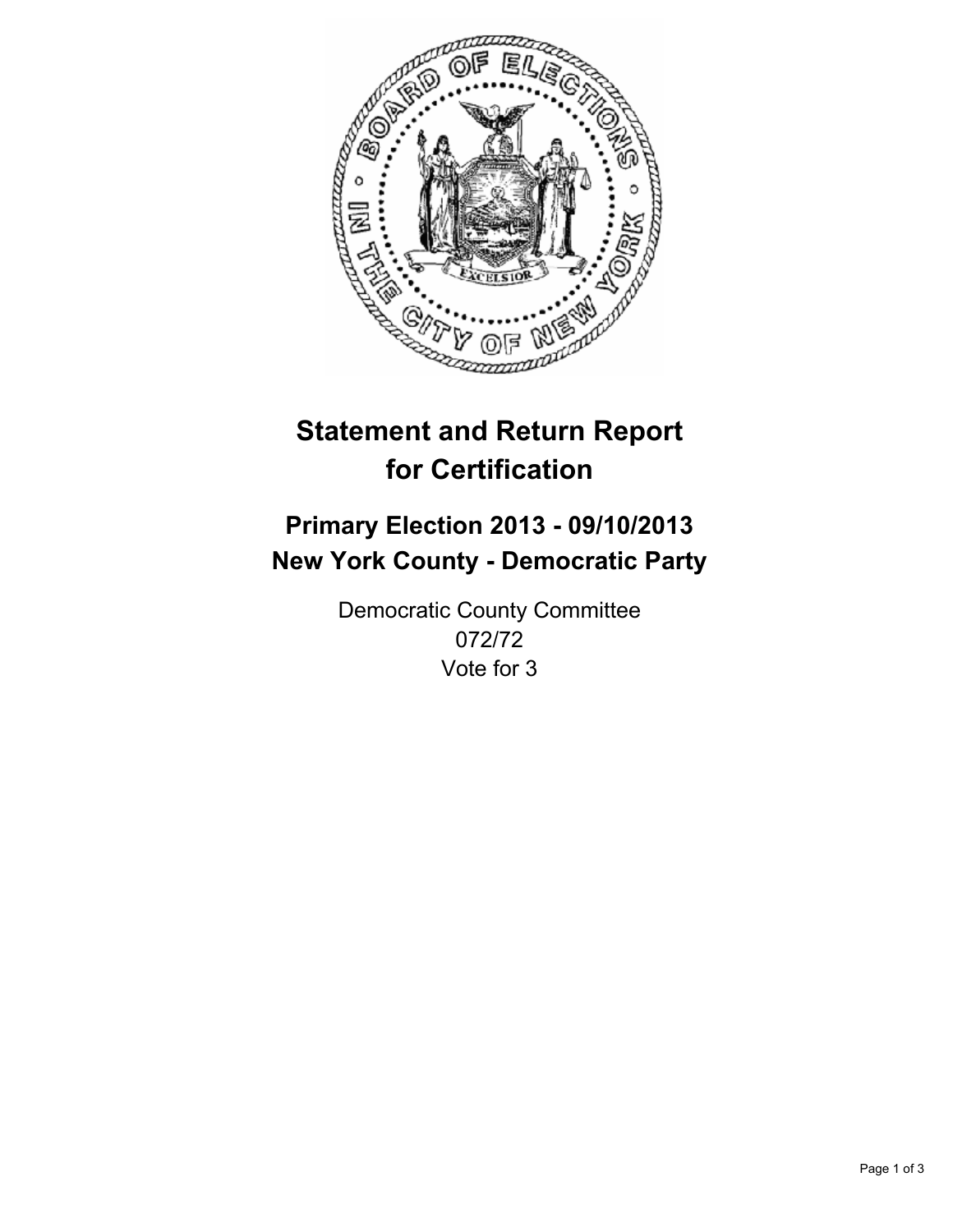

## **Assembly District 72**

| <b>EMERGENCY</b>       | 0        |
|------------------------|----------|
| ABSENTEE/MILITARY      |          |
| <b>FEDERAL</b>         | 0        |
| SPECIAL PRESIDENTIAL   | $\Omega$ |
| <b>AFFIDAVIT</b>       |          |
| <b>MAURICE EDWARDS</b> | 61       |
| PAULETTE SHOMO         | 49       |
| <b>MYRNA BORDAS</b>    | 35       |
| ANA J. INOA            | 39       |
| <b>Total Votes</b>     | 184      |